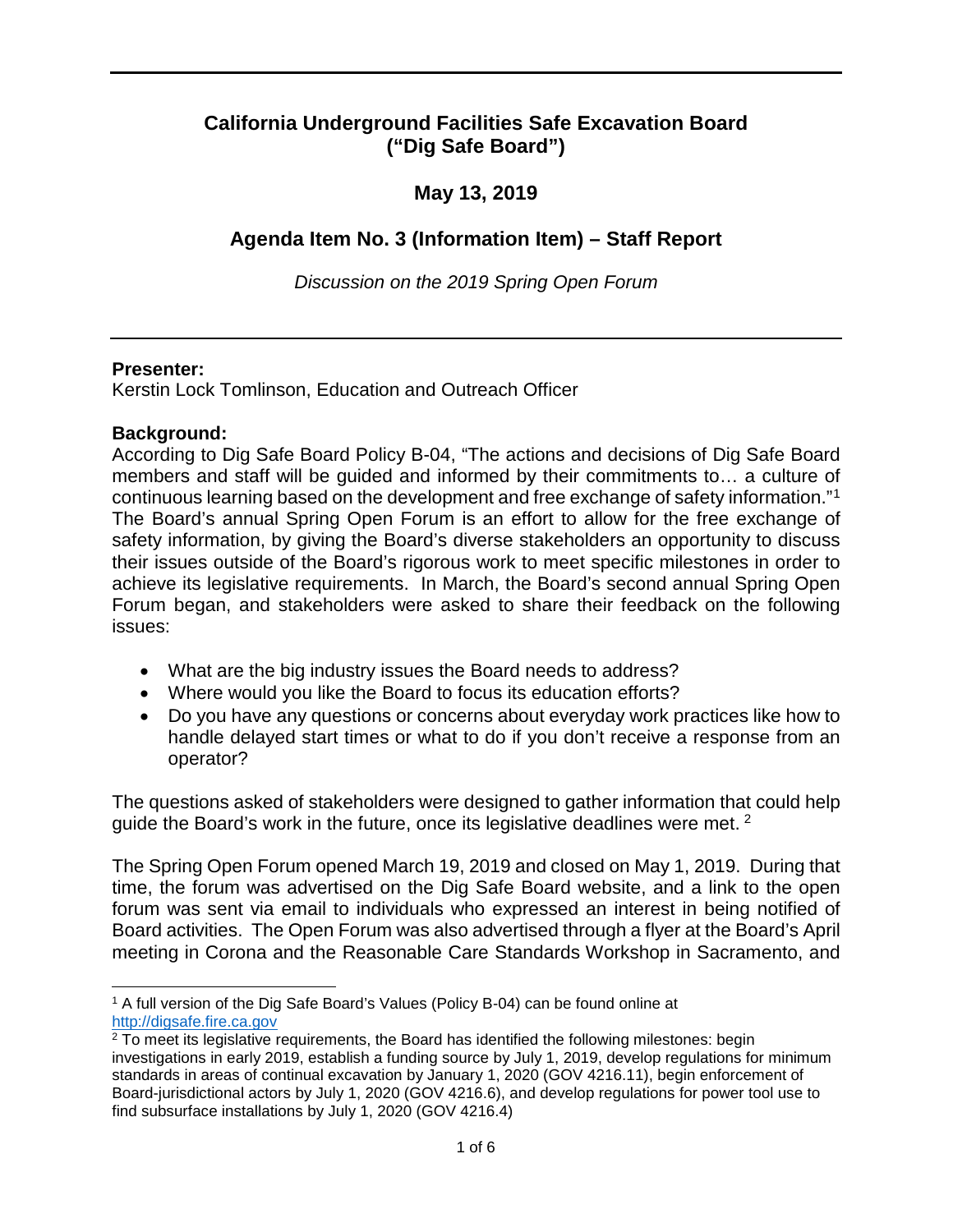through outreach at the DigAlert Annual meeting in Corona, the Pipeline Safety Conference in Long Beach, the Sacramento Regional Builders Exchange and the CARCGA Mock Strike at Consumes River College in Sacramento.

#### **Discussion:**

 The Board received five Spring Open Forum entries. Issues discussed range from questions about everyday work practices like legal start times, requirements for marking, and concerns over lack of education about Underground Service Alert (USA) Ticket requirements, to comments about the Board's implementation of Assembly Bill 1914. The feedback received during the Spring Open Forum are detailed below in the order in which they were received:

### *March 20, 2019*

 San Jose. We are undergoing a \$1 billion, 20 year, rebuild for our facility. This means longer exempt certain "operators" from calling 811. An operator should be defined as anyone who owns a buried utility no matter if they exclusively serve that property. A hit to a buried utility that is exclusively located on a property can cause just as much damage to a surrounding community as one that is not. Exactly, what was the reason "I oversee the Dig Safe Program inside the San Jose-Santa Clara Regional Wastewater Facility. We are located on 4.5 square miles of land in the north part of digging and construction everywhere on our property. Despite being a utility operator, we are considered, under 4216.1(o), to be exempt from having to call 811 before we dig. Fortunately, we make our contractors call 811 anyway. In addition, we have an aggressive dig safe program in place. I would like to see a change to 4216.1(o) to no for this exemption?"

-Tim Hayes, San Jose-Santa Clara Regional Wastewater Facility

### *March 26, 2019*

 changed their website to match USA South. While I can understand their reasoning, change, the ONLY option is to RENEW each active ticket every month. This is tickets, the phrase "LEGAL START DATE" appears and is three days out, as if a new DATE does not prevent us from working. This issue MUST be cleared up immediately been able to after extending a ticket." "As you can see in the two attachments *(see attachments 1.1 & 1.2)*, USA North the execution causes a couple of problems. In their changing, they eliminated the option of EXTENDING a ticket, that is keeping the ticket open without requesting remarks or, to be honest, any action from anyone. The extend button was replaced with the RENEWAL button. Prior to this change, extending a ticket, pushed the end date out 28 days and did nothing else, RENEWING a ticket generated a new ticket number, as you only RENEWED a ticket when six months had passed. Since the problematic because RENEW and EXTEND have always had separate and distinct meanings. This problem is compounded because USA North sends an automated response any time any action is taken on a ticket and in the response for renewed ticket was called in, with that wording in place are we required to STOP WORK until that start date has passed? I was assured by USA North that that LEGAL START or you will have thousands of contractors in violation for working as we always have

-Don Simpson, Jerry's Trenching Service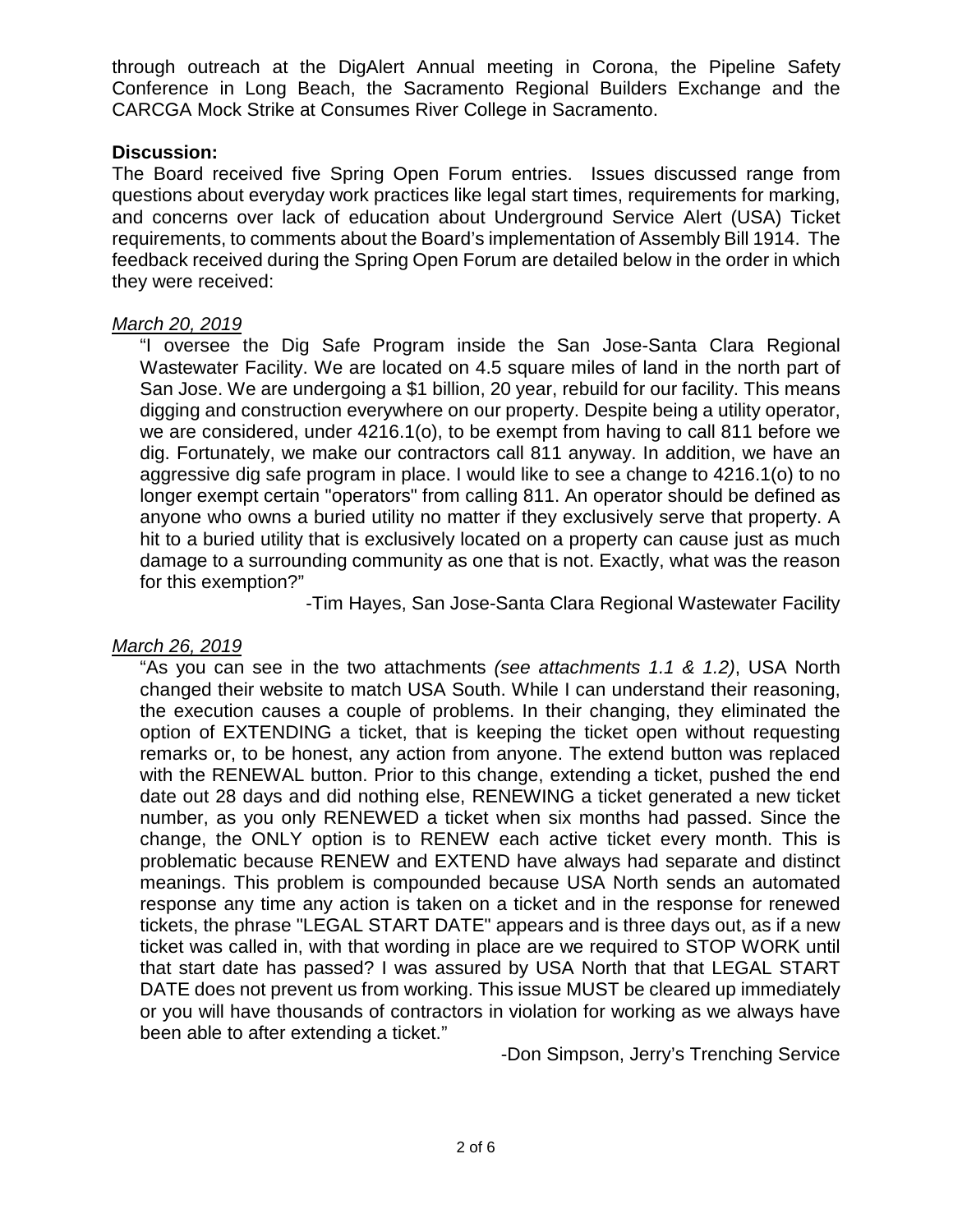### *March 27, 2019*

 mention the decline of production due to this limitation." "As a gas foreman for PG&E, limiting the use of a vital tool is detrimental to the wellbeing and production of our work force. Having limited use of a newly deemed power tool will increase body injuries (i.e.) hands shoulders etc... I understand that this change was to be in compliance with California laws and has safety at its core, but I believe that it comes with potentially more hazards than it's meant to mitigate. Not to

-David Guardino, PG&E

### *April 2, 2019*

 employee's business. I tell all Stomper employees that they are safety officers of last week when I was asked to get a couple of bids for some wood fence approximately it we will get a USA.' I was protecting Stomper's interest in asking for a USA. So, I am who digs holes all day having to be trained by me a demolition guy? My response to my clients when asked if we need to USA is 'if you want to put roses in your front "When a safety issue arises in our company I like to feel that safety is every Stomper. Stomper employees have to buy into a safety culture that they create. So, 150' in a residential area of Newark, CA for the owners of Stomper, I was confused when I awarded the job to a fence company and asked if they USA. Their response was it wasn't needed. I told them it was the law. They respectfully replied 'if you want wondering with safety cultures being so important to me, why was a fence company yard... USA.'"

-Dan, Stomper Company Inc.

### *April 4, 2019*

 "First off, thank you for recognizing LADWP's concerns and support for some of the Construction Group. We at LADWP are very unique, we are a Utility Operator, an Excavator and a Locator of our Water & Power Assets. As a Utility Operator, we voltage (house current) and Water assets. Both Water and Power Divisions have minimum of a 5.5-inch blade on the digging gad to locate our substructures along with skills to chip concrete from our encased electrical assets to gain access to our conduit system. We have strict protocols to conduct such work and only allow our trained we at LADWP would be comfortable with the use of a Clay Spade as described changes to AB 1914. I can only speak to the area of my expertise which was gained in the City of Los Angeles over the last 32 years as a backhoe operator, a crew foreman, a senior foreman and now the Manager of the Power Underground Conduit encase our High Voltage assets, and natural soil or slurry back-fill our secondary training practices which have given our employees the skills to gain access to our underground facilities. We are comfortable with using a 35 LBS. Clay Spade with a hand tools. But never a pick or digging bar. We hand excavate with shovels to locate other utilities per 4216.4 of the Government Code. We in the Power System have for years conducted an annual "Chipping School' which again gave our employees the LADWP personnel to undertake this work practice. Our employee's safety, and that of the public in which we serve is our highest safety priority. So in regards to AB 1914 previously within the two-foot tolerance zone as long as an "excavator" has gained some level of verifiable safe excavation training. However, when it comes to directional boring LADWP's assets have been compromised by the Excavators who felt they were "deep enough", and did not pot hole correctly and drilled right through energized duct lines and underground vaults causing service interruptions and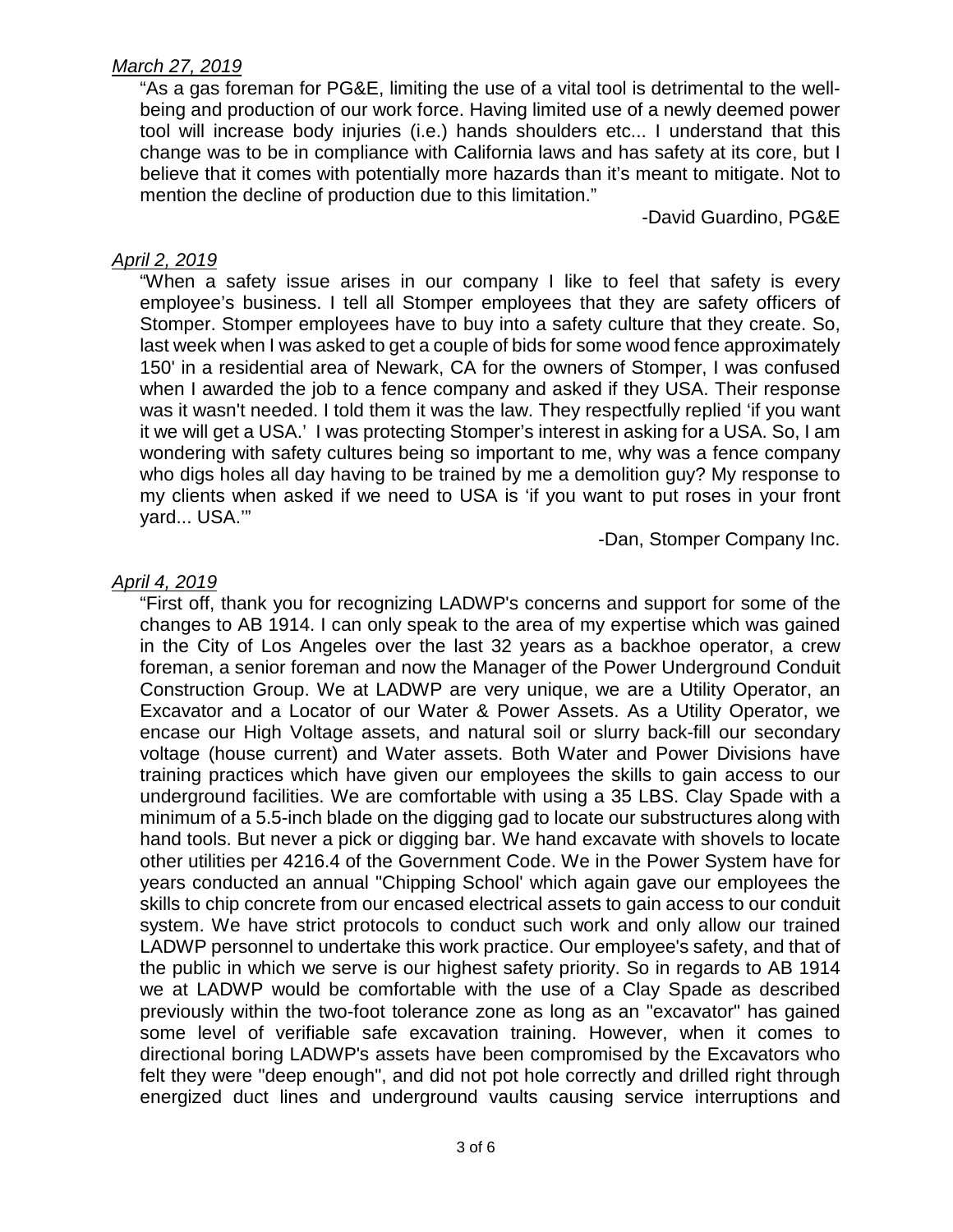thousands of dollars of damages to our system. So, as a Utility Operator we are access to our facilities, and would like to see that explored for prospecting for other utilities in the two-foot tolerance zone. We feel that we have the training expertise over holing of subsurface installations part of our work practice before boring. As a Locator, Angeles, and one in the San Fernando Valley of the City of Los Angeles. Our USA activity in that particular district as well as the USA operations. An A level foreman supervises the USA desk with assistance from an electrical craft helper. They pull the conclusion, the Los Angeles Department of Water & Power is the largest Municipal Utility in the United States. We have been a long-time leader in our industry, and will consider some of but not all of the changes from AB 1914 form some of the against the practice of not locating substructures before directional boring. As a Utility Excavator, as stated above we are comfortable with using a Clay Spade to gain the decades to pass on to our current and new employees the skill set that we use to locate and expose our facilities. LADWP does not currently conduct directional boring operations. But in the future if we would, from our experience we would make the pot we have two Underground Service Alert (USA) Operations Offices, one in Metro Los ticket counts are almost doubled in the Metro area so we staff accordingly. Our management mechanism consists of a senior foreman who manages the construction tickets, maps and drawings for our field locators, who take these work packages into the field to locate and mark our facilities. Our locators are Senior Level Workers, eight (8) in Metro and four (4) in the Valley. We are trying to incorporate more technology with smart devices but have had some issues due to the terrain of our city. In continue to contribute and share our expertise with other utilities. I hope that the Board experience I have shared in this text. Thank you."

-Fraser Campbell, Los Angeles Department of Water and Power

### **Attachments:**

- 1.1-Legal Start Date Ticket Example
- 1.2-Renewal vs. Extension Ticket Example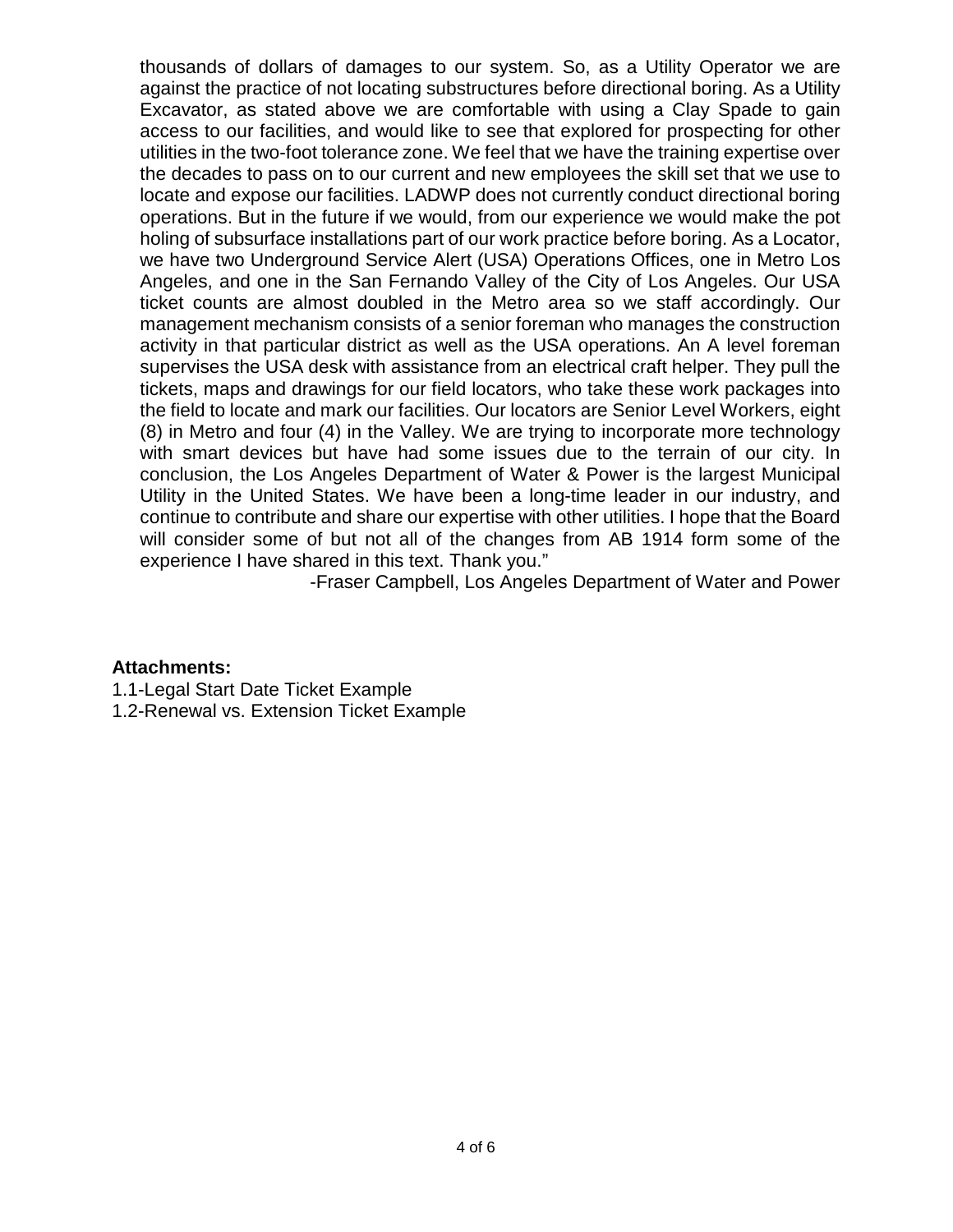## Attachment 1.1: Legal Start Date Ticket Example

#### D. Simpson

| From:<br>Sent:                                                                                                                                                                                                                                                                                                                                          | notification@usan.org                                                                     |
|---------------------------------------------------------------------------------------------------------------------------------------------------------------------------------------------------------------------------------------------------------------------------------------------------------------------------------------------------------|-------------------------------------------------------------------------------------------|
|                                                                                                                                                                                                                                                                                                                                                         | Monday, March 25, 2019 5:39 AM                                                            |
| To:                                                                                                                                                                                                                                                                                                                                                     | doncsimps on 26@gmail.com                                                                 |
| Subject:                                                                                                                                                                                                                                                                                                                                                | USA North 811 Confirmation for Ticket X906001937-01X                                      |
|                                                                                                                                                                                                                                                                                                                                                         |                                                                                           |
| EMLCFM 00098X USAN 03/25/19 05:38:56 X906001937-01X RNEW NORM POLY LREQ                                                                                                                                                                                                                                                                                 |                                                                                           |
| Ticket: X906001937 Rev: 01X Created: 03/25/19 05:38 User: IDS298580 Chan: WEB                                                                                                                                                                                                                                                                           |                                                                                           |
| Work Start: 03/05/19 17:01 Legal Start: 03/27/19 17:01 Expires: 04/22/19 23:59<br>Response required: N Priority                                                                                                                                                                                                                                         |                                                                                           |
| Excavator Information<br>Company: JERRY'S TRENCHING<br>Co Addr: 3096 W.BELMONT AVE<br>City : FRESNO                                                                                                                                                                                                                                                     | State: CA Zip: 93722                                                                      |
| Created By: DON SIMPSON                                                                                                                                                                                                                                                                                                                                 | Language: ENGLISH                                                                         |
| Office Phone: 559-275-1520 SMS/Cell:                                                                                                                                                                                                                                                                                                                    |                                                                                           |
| Office Email: drillforjerrys@gmail.com                                                                                                                                                                                                                                                                                                                  |                                                                                           |
|                                                                                                                                                                                                                                                                                                                                                         |                                                                                           |
| Site Contact: DON SIMPSON<br>Site Phone: 559-618-1982 Site SMS/Cell:                                                                                                                                                                                                                                                                                    |                                                                                           |
| Site Email: doncsimpson26@gmail.com                                                                                                                                                                                                                                                                                                                     |                                                                                           |
|                                                                                                                                                                                                                                                                                                                                                         |                                                                                           |
| <b>Excavation Area</b>                                                                                                                                                                                                                                                                                                                                  | State: CA County: MADERA Place: MADERA /U                                                 |
| Zip: 93638                                                                                                                                                                                                                                                                                                                                              |                                                                                           |
| Location: Address/Street: AVE 14 1/2<br>: X/ST1: ROAD 28                                                                                                                                                                                                                                                                                                |                                                                                           |
| : FROM NE CORNER AVE 14 1/2 ALSO KNOWN AS SUNRISE AVE AND ROAD 28 ALSO<br>: KNOWN AS TOZER ST GO N 350' ON E SIDE ROAD 28<br>: FROM SAME BEGIN POINT GO S 500' ON E SIDE RD 28 FROM SAME BEGIN POINT<br>: GO W 360' ON N SIDE AVE 14 1/2 FROM SAME BEGIN POINT GO E 400' ON N<br>: SIDE AVE 14 1/2 INCLUDE 25' BACK FROM EDGE OF PAVEMENT ALL DISTANCES |                                                                                           |
| Delineated Method: WHITE PAINT<br>Work Type: DIRECTIONAL BORING COM CONDUIT                                                                                                                                                                                                                                                                             |                                                                                           |
| Work For : AT&T                                                                                                                                                                                                                                                                                                                                         |                                                                                           |
| Permit:                                                                                                                                                                                                                                                                                                                                                 | Job/Work order: 4012-19<br>1 Year: N Boring: D Street/Sidewalk: Y Vacuum: Y Explosives: N |
| Lat/Long                                                                                                                                                                                                                                                                                                                                                |                                                                                           |
|                                                                                                                                                                                                                                                                                                                                                         | Center Generated (NAD83): 36.962031/-120.037594 36.959819/-120.035396                     |
|                                                                                                                                                                                                                                                                                                                                                         | : 36.959800/-120.039840 36.957588/-120.037643                                             |
| Excavator Provided:                                                                                                                                                                                                                                                                                                                                     |                                                                                           |
| Map link:<br>https://newtin.usan.org/newtinweb/map tkt.nap?TRG=48TeJjCiCp3uvuQ-N                                                                                                                                                                                                                                                                        |                                                                                           |
| Comments:                                                                                                                                                                                                                                                                                                                                               |                                                                                           |
| EAST OF ROAD 28 MARKED WITH WHITE WHISKERS                                                                                                                                                                                                                                                                                                              |                                                                                           |
| **RENEW TICKET** WORK CONTINUING PER DON SIMPSON--03/25/2019 05:38:34 AM                                                                                                                                                                                                                                                                                |                                                                                           |
|                                                                                                                                                                                                                                                                                                                                                         |                                                                                           |

Members:

 $\mathbf 1$